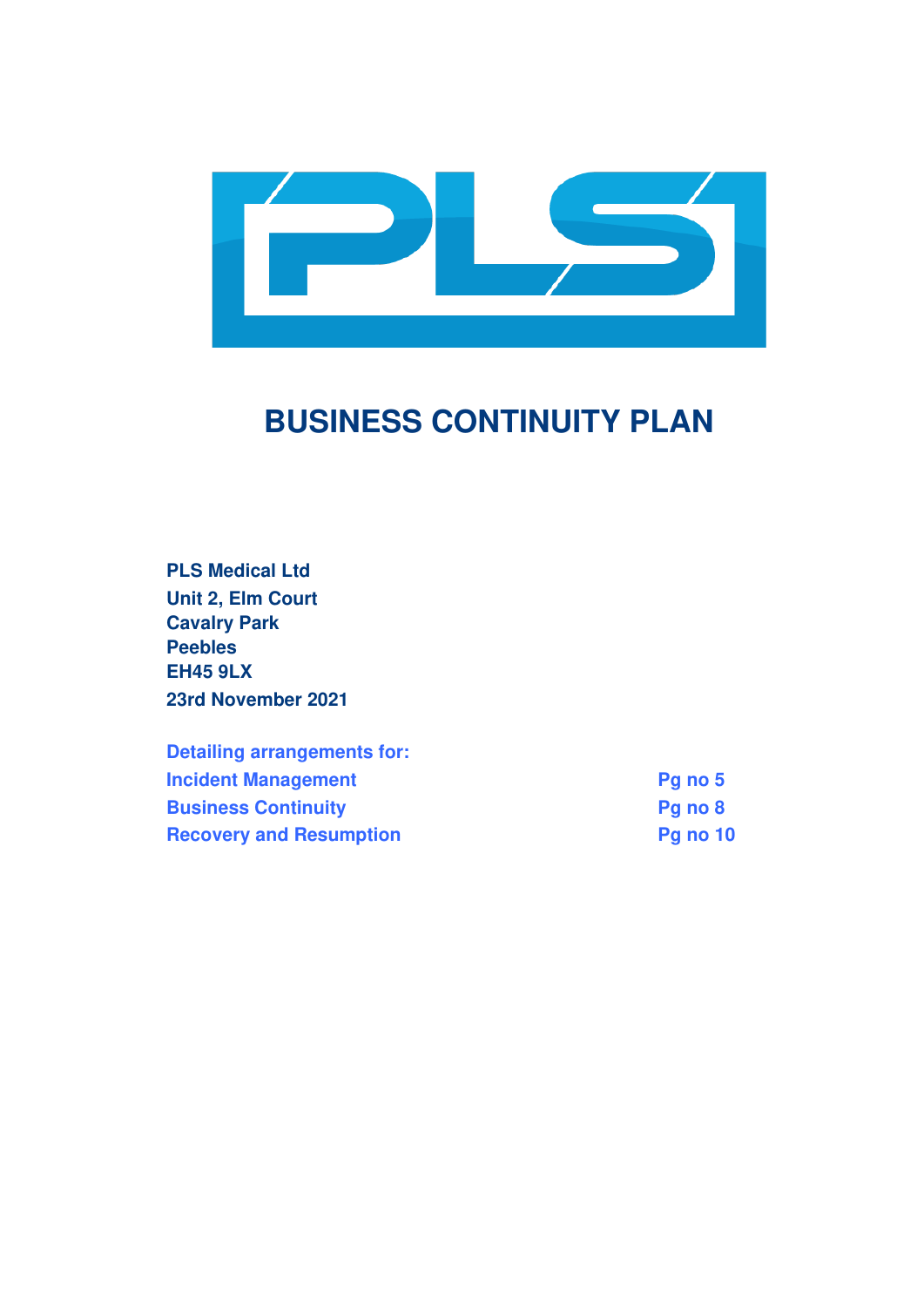## **Section 1: ABOUT THIS PLAN**

## **DOCUMENT CONTROL**

| <b>Date</b> | <b>Revision/Amendment Details &amp; Reason</b>                                                                                                          | <b>Author</b> |
|-------------|---------------------------------------------------------------------------------------------------------------------------------------------------------|---------------|
| 16/03/2020  | Reviewed. Contact details updated.                                                                                                                      | Robin Laing   |
| 25/03/2020  | Amendment due to the current COVID-19 Pandemic<br>and our specific business continuity measures during<br>the crisis. Insertion of Section 6 (page 11). | Robin Laing   |
| 15/03/2021  | Reviewed and updated.                                                                                                                                   | Robin Laing   |
| 23/11/2021  | Reviewed and updated.                                                                                                                                   | Robin Laing   |

## **PLAN PURPOSE**

To provide a flexible response so that PLS Medical Ltd can:

- Respond to a disruptive incident (incident management)
- Maintain delivery of critical activities/services during an incident (business continuity)
- Return to 'business as usual' (resumption and recovery)

#### **PLAN REMIT**

The following functions are covered by this Plan:

- **•** The supply of professional footwear and PPE to contractual customers throughout the UK.
- **•** The provision of Ecommerce via the PLS Website and other sales Platforms (Amazon and Ebay)
- Customer support provision (customer services)
- **•** Financial management (invoicing and billing)

The following site is covered by this Plan:

▪ Units 1 & 2, Elm Court, Cavalry Park, Peebles. EH45 9BU

#### **PLAN OWNER**

Paul Sewell, Director of PLS Medical Ltd is this Plan's Owner and responsible for ensuring that it is maintained, exercised and updated in accordance with internal requirements for business continuity<sup>1</sup>.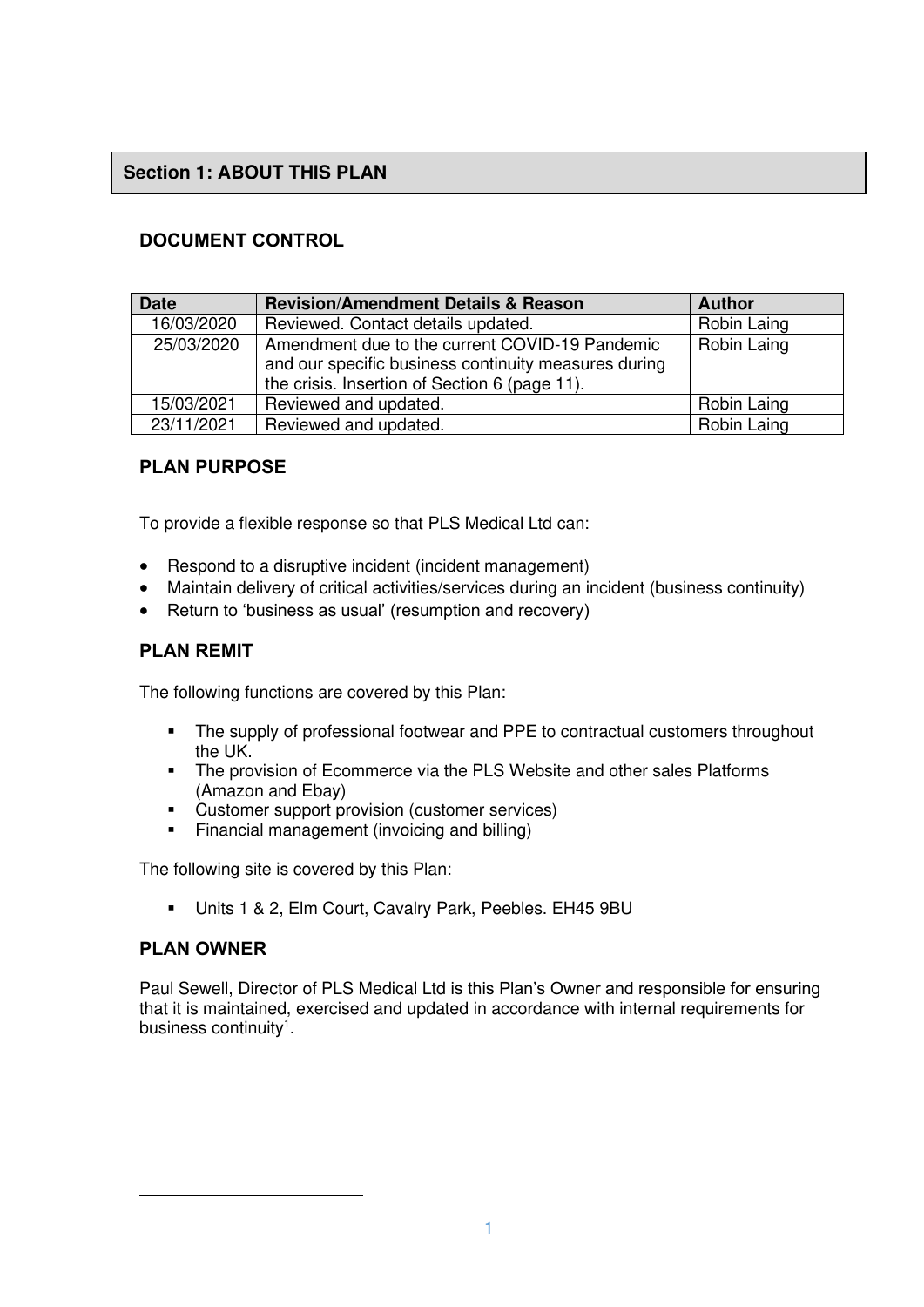## **PLAN DISTRIBUTION**

#### **This Plan is distributed as follows:**

| <b>NAME</b>           | <b>ROLE</b>                        |
|-----------------------|------------------------------------|
| <b>Paul Sewell</b>    | <b>Director</b>                    |
| <b>Mandy Sewell</b>   | Company Secretary & Office Manager |
| <b>Robin Laing</b>    | eCommerce Manager                  |
| <b>Stephen Sewell</b> | Sales Manager                      |
| <b>Ilona McCudden</b> | Sales Administrator                |
| <b>Graham Lumb</b>    | Warehouse Manager                  |

#### **PLAN STORAGE**

Electronic copies of this Plan are stored: On the hard drive of the office master computer On the hard drive of a company laptop which is not kept on the premises overnight, and on a storage device (memory stick) which is stored off-site

## **PLAN REVIEW DATE**

This Plan will be monitored monthly and formally reviewed annually, with the next formal review in June 2020.

## **PLAN EXERCISE/TESTING**

This Plan was tested/exercised on 16<sup>th</sup> March and the recommended amendments were made. A full report of the Plan test is available from Robin Laing.

#### **LINKS TO OTHER PLANS**

This plan is associated with:

■ PLS Medical Ltd Quality Management Manual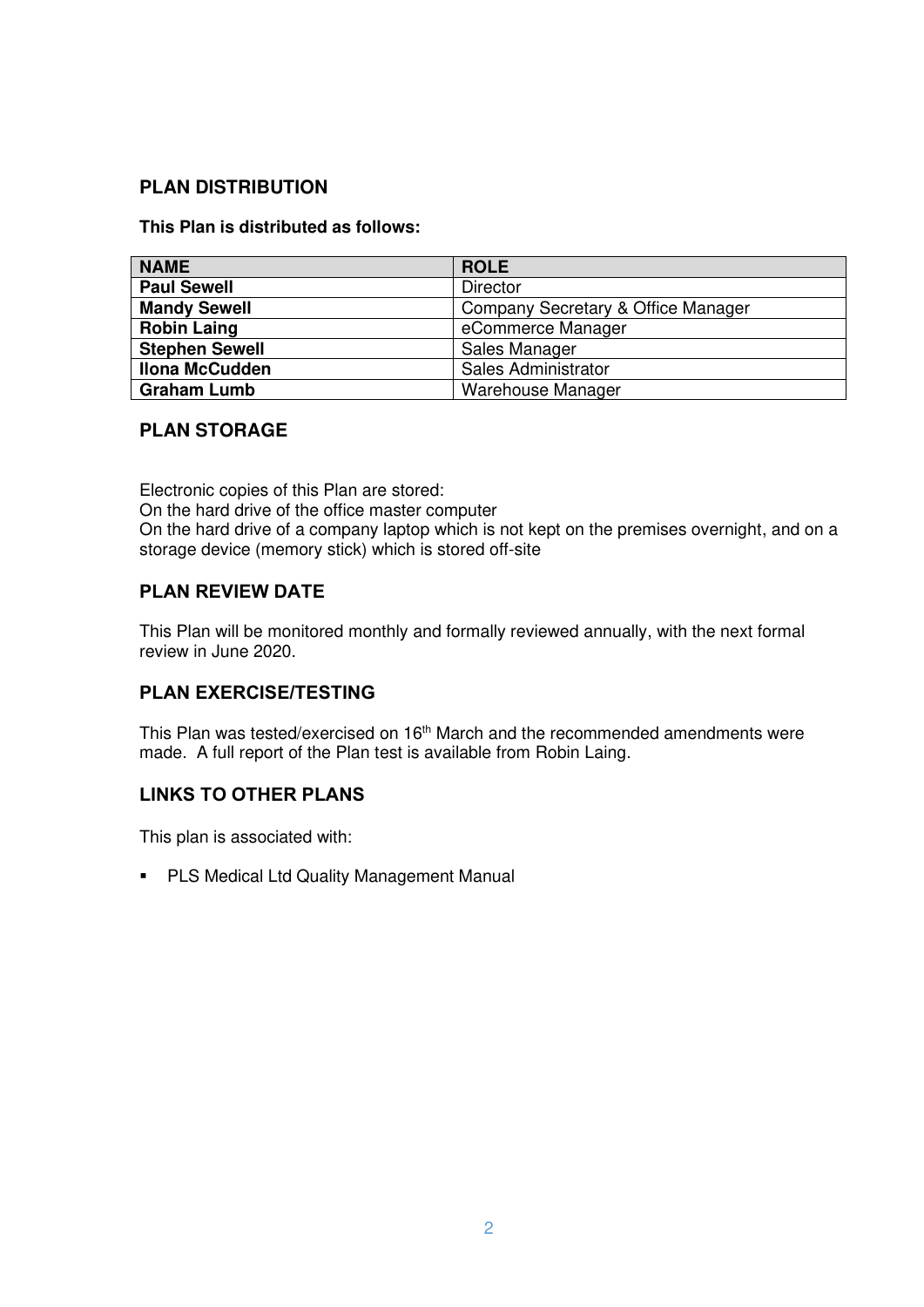# **Section 2: PLAN ACTIVATION**

## **CIRCUMSTANCES**

This Plan will be activated in response to an incident causing significant disruption to normal service delivery/business, particularly the delivery of key/critical activities. Examples of circumstances triggering activation of this Plan include:

- Loss of key staff or skills e.g. above normal levels of absenteeism due to illness
- Loss of critical systems e.g. ICT failure
- Denial of access, or damage to, facilities e.g. loss of a building through fire
- Loss of a key resource e.g. a major supplier vital to the delivery of a key service

## **RESPONSIBILITY FOR ACTIVATION**

A member of the nominated **Business Continuity Team<sup>2</sup>** for PLS Medical Ltd will normally activate and stand down this Plan:

| <b>Name</b>        | Role                 | <b>Office</b> | <b>Out of Office</b>  | <b>Mobile</b> |
|--------------------|----------------------|---------------|-----------------------|---------------|
| <b>Paul Sewell</b> | <b>Director</b>      | 01721 724018  | 07878 513864          |               |
| Robin Laing        | Ecommerce<br>Manager | 01721 724018  | 01750 725123 <b>·</b> | 07878 513864  |

## **PROCESS FOR ACTIVATION**

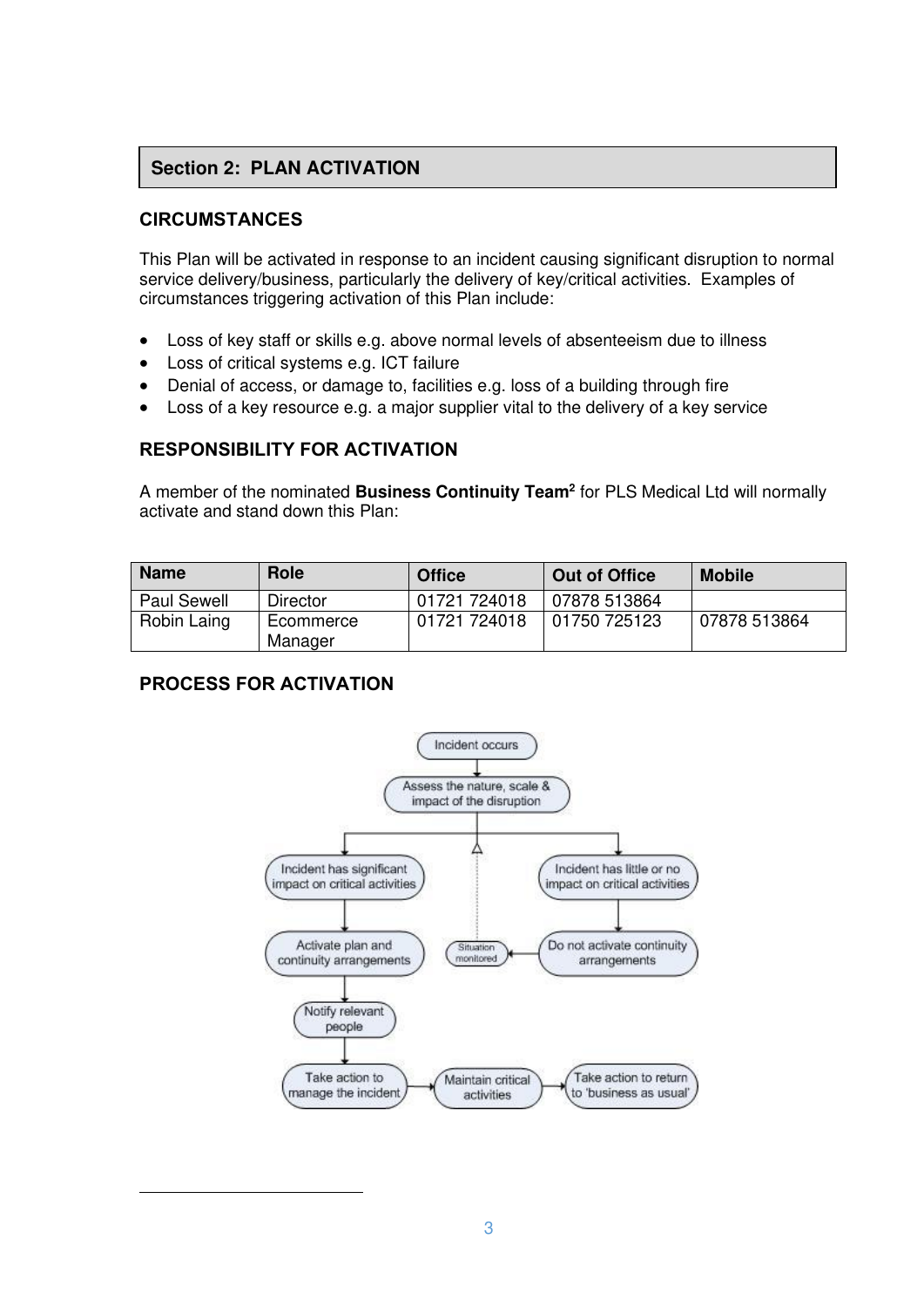## **Section 3: INCIDENT MANAGEMENT**

٦

## **PURPOSE OF THE INCIDENT MANAGEMENT PHASE**

- Protect the safety of staff, visitors and the wider community
- Protect vital assets e.g. equipment, data, reputation etc
- Ensure necessary communication takes place
- Support the Business Continuity phase
- Support the Recovery and Resumption phase

#### **ACTIONS TO PROTECT THE SAFETY AND WELFARE OF STAFF, VISITORS AND THE PUBLIC**

The following actions will be taken to protect the immediate safety of staff, visitors and the public:

| $\overline{\mathbf{4}}$ | <b>ACTION</b>                                                                                                                                                                             | <b>FUTHER INFO/DETAILS</b>                                                                                                                                                                                                                                                        |
|-------------------------|-------------------------------------------------------------------------------------------------------------------------------------------------------------------------------------------|-----------------------------------------------------------------------------------------------------------------------------------------------------------------------------------------------------------------------------------------------------------------------------------|
| $\overline{1}$ .        | <b>Evacuate</b> the building if necessary                                                                                                                                                 | Use normal evacuation procedures for the building                                                                                                                                                                                                                                 |
| 2.                      | Ensure all staff report to the Assembly<br>Point.                                                                                                                                         | The Assembly point for PLS Medical Ltd is: In the<br>carpark (if safe to do so)<br>The alternative Assembly Point for the PLS Medical<br>Ltd is: In the carpark of the Rosalind Kerr Dental<br>Practice. Paul Sewell or Robin Laing is responsible for<br>completing this action. |
| 3.                      | Call emergency services (as<br>appropriate)                                                                                                                                               | <b>TEL: 999</b><br>Paul Sewell or Robin Laing is responsible for<br>completing this action.                                                                                                                                                                                       |
| 4.                      | Check that all staff, contractors and any<br>visitors have been evacuated from the<br>building and are present. Consider<br>safety of all staff, contactors and visitors<br>as a priority | All staff in attendance and visitors will be recorded.<br>Paul Sewell or Robin Laing is responsible for<br>completing this action.                                                                                                                                                |
| 5.                      | Ensure log of incident is started and<br>maintained throughout the incident<br>phase                                                                                                      | Use a decision and action log to do this.<br>The log template can be found in the PLS Office.                                                                                                                                                                                     |
| 6.                      | Record names and details of any<br>staff, contractors or visitors who may<br>have been injured or distressed in the<br>incident.                                                          | Paul Sewell or Robin Laing is responsible for<br>completing this action.                                                                                                                                                                                                          |
| 7.                      | Forward details of any fatalities or<br>injuries in the incident to HR<br>(depending on scale of incident) and<br>agree action that will be taken.                                        | The HR contact to forward this information to is<br>Amanda Sewell<br>Paul Sewell is responsible for completing this action                                                                                                                                                        |
| 8.                      | Assess impact of the incident to agree<br>response / next steps                                                                                                                           | Paul Sewell is responsible for completing this action                                                                                                                                                                                                                             |
| 9.                      | Log details of all items lost by staff,<br>visitors etc as a result of the incident                                                                                                       | Paul Sewell is responsible for documenting this<br>information                                                                                                                                                                                                                    |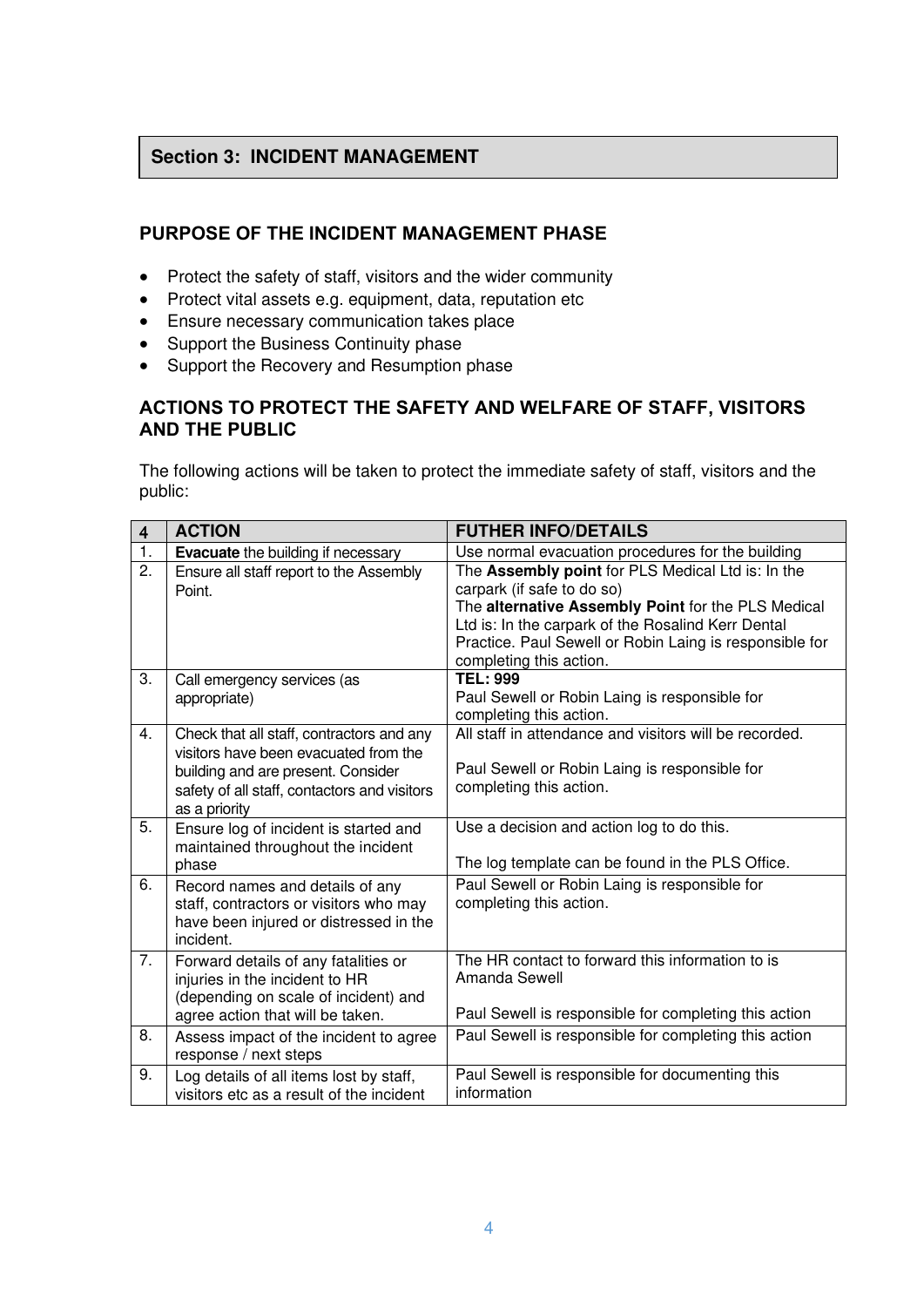## **COMMUNICATION ACTIONS**

In the event of an incident and this plan being activated, the following people should be contacted. Nature of contact will depend on the incident type and time it has occurred. Robin Laing is responsible for completing the communication actions.

| <b>ALWAYS CONTACTED</b> |             |                        |                                                           |
|-------------------------|-------------|------------------------|-----------------------------------------------------------|
| <b>Name</b>             | <b>Role</b> | <b>Contact Details</b> | Likely message                                            |
| Paul Sewell             | Director    | 07878 513864           | Incident is taking place<br>Action being taken            |
|                         |             | paul@plsmedical.co.uk  | Impact on the service<br>■ Request to escalate or support |

|    | <b>CONTACTED DEPENDING ON INCIDENT</b> |                         |                                                            |                                                                                                                       |
|----|----------------------------------------|-------------------------|------------------------------------------------------------|-----------------------------------------------------------------------------------------------------------------------|
| 4  | <b>Name</b>                            | <b>Role</b>             | <b>Contact Details</b>                                     | <b>Likely message</b>                                                                                                 |
| 1. | Stephen<br>Sewell                      | Sales Manager           | stephen@plsmedica<br>I.co.uk                               | Incident is taking place<br>Action being taken<br>Impact on the service<br>■ Where they need to report to/work from   |
| 2. | Robin Li Laing                         | eCommerce<br>Manager    | robin@plsmedical.c<br>o.uk                                 | Incident is taking place<br>■ Action being taken<br>Impact on the service<br>■ Where they need to report to/work from |
| 3. | Graham Lumb                            | Distribution<br>Manager | graham@plsmedical<br>.co.uk                                | Incident is taking place<br>■ Action being taken<br>Impact on the service<br>■ Where they need to report to/work from |
| 4. | Suppliers -<br>Master List             | <b>Key Suppliers</b>    |                                                            | Incident is taking place<br>Action being taken<br>Impact on the service<br>■ Where they need to report to/work from   |
| 5. | Customers-<br>Master List              | N/A                     | Customers would be<br>contacted via<br>telephone or email. | Incident is taking place<br>Action being taken<br>Impact on the service<br>■ Expected duration of the disruption      |

# **ACTIONS TO SUPPORT BUSINESS CONTINUITY**

|    | <b>ACTION</b>                                                                                 | <b>FUTHER INFO/DETAILS</b>                                                                                                               |
|----|-----------------------------------------------------------------------------------------------|------------------------------------------------------------------------------------------------------------------------------------------|
| 1. | Recover vital assets/equipment to enable<br>delivery of critical activities                   | The essential equipment/resources/information that<br>need to be recovered where possible are:<br>Stock<br><b>IT Equipment</b>           |
| 2. | Assess the key priorities for the remainder<br>of the working day and take relevant<br>action | Consider sending staff home, to recovery site                                                                                            |
| 3. | Inform staff what is required of them                                                         | Arrangements decided by senior management and<br>communicated to all staff                                                               |
| 4. | Publicise the interim arrangements for<br>delivery of critical activities                     | Ensure all stakeholders are kept informed of<br>contingency arrangements as appropriate<br>By telephone or email depending on resources. |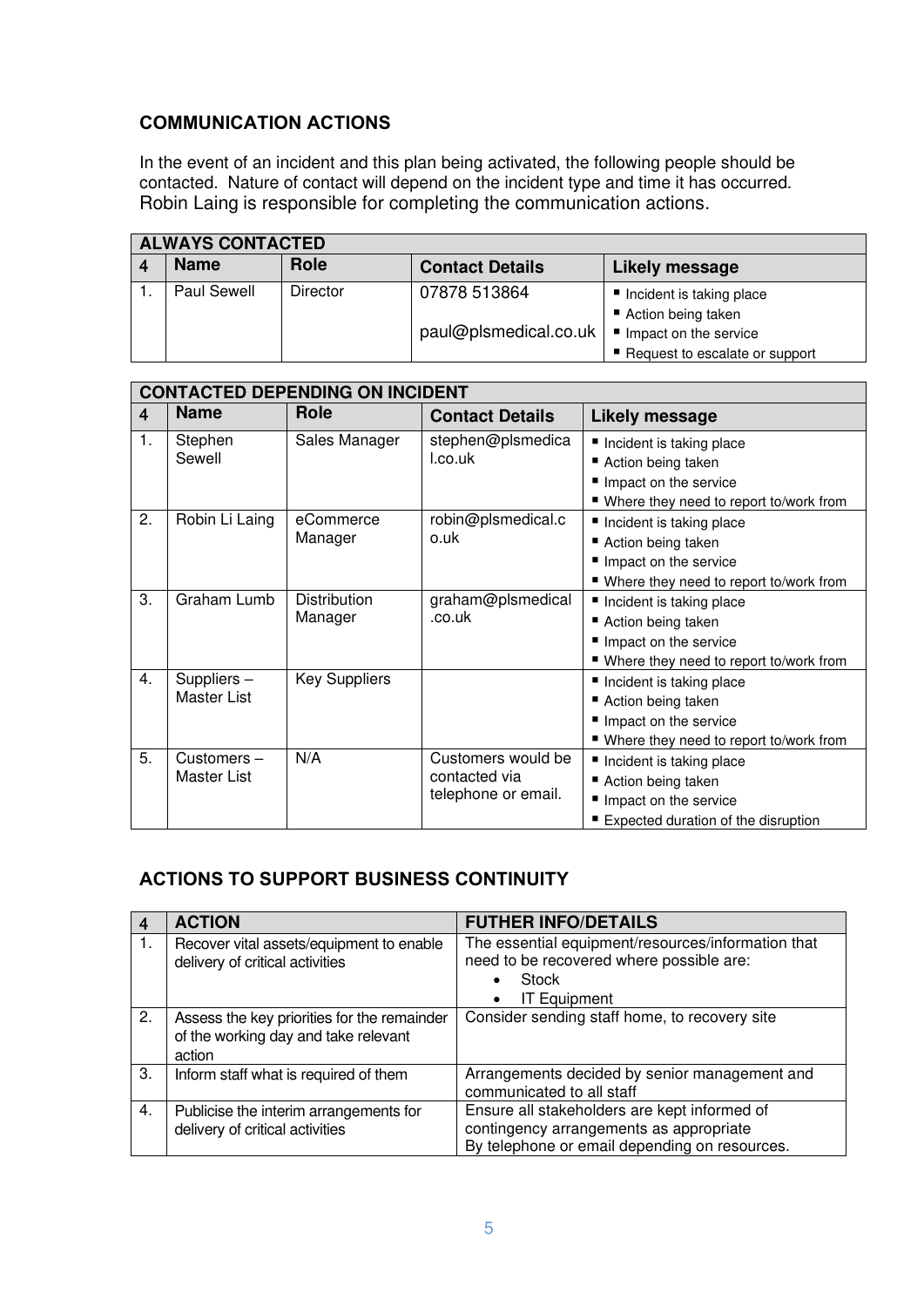# **ACTIONS TO SUPPORT RECOVERY AND RESUMPTION**

|    | <b>ACTION</b>                               | <b>FUTHER INFO/DETAILS</b>                         |
|----|---------------------------------------------|----------------------------------------------------|
|    | Take any salvage/asset recovery actions     | Remove any stock equipment, furniture, and records |
|    | that are appropriate                        | etc that are at risk of damage.                    |
| 2. | Continue to log all expenditure incurred as | Use a financial expenditure log to record costs    |
|    | a result of the incident                    | incurred as a result of responding to the incident |
| 3. | Seek specific advice/ inform your           |                                                    |
|    | <b>Insurance Company</b>                    |                                                    |

# **COMMUNICATING WITH STAFF**

| <b>Name</b>    | <b>Role</b>                           | <b>Contact Details</b>    |
|----------------|---------------------------------------|---------------------------|
| Paul Sewell    | <b>Director</b>                       | paul@plsmedical.co.uk     |
| Mandy Sewell   | Company Secretary & Office<br>Manager | accounts@plsmedical.co.uk |
| Stephen Sewell | Sales Manager                         | stephen@plsmedical.co.uk  |
| Graham Lumb    | <b>Distribution Manager</b>           | graham@plsmedical.co.uk   |
| Robin Li Laing | eCommerce Manager                     | robin@plsmedical.co.uk    |
| Ilona McCudden | Sales Administrator                   | sales@plsmedical.co.uk    |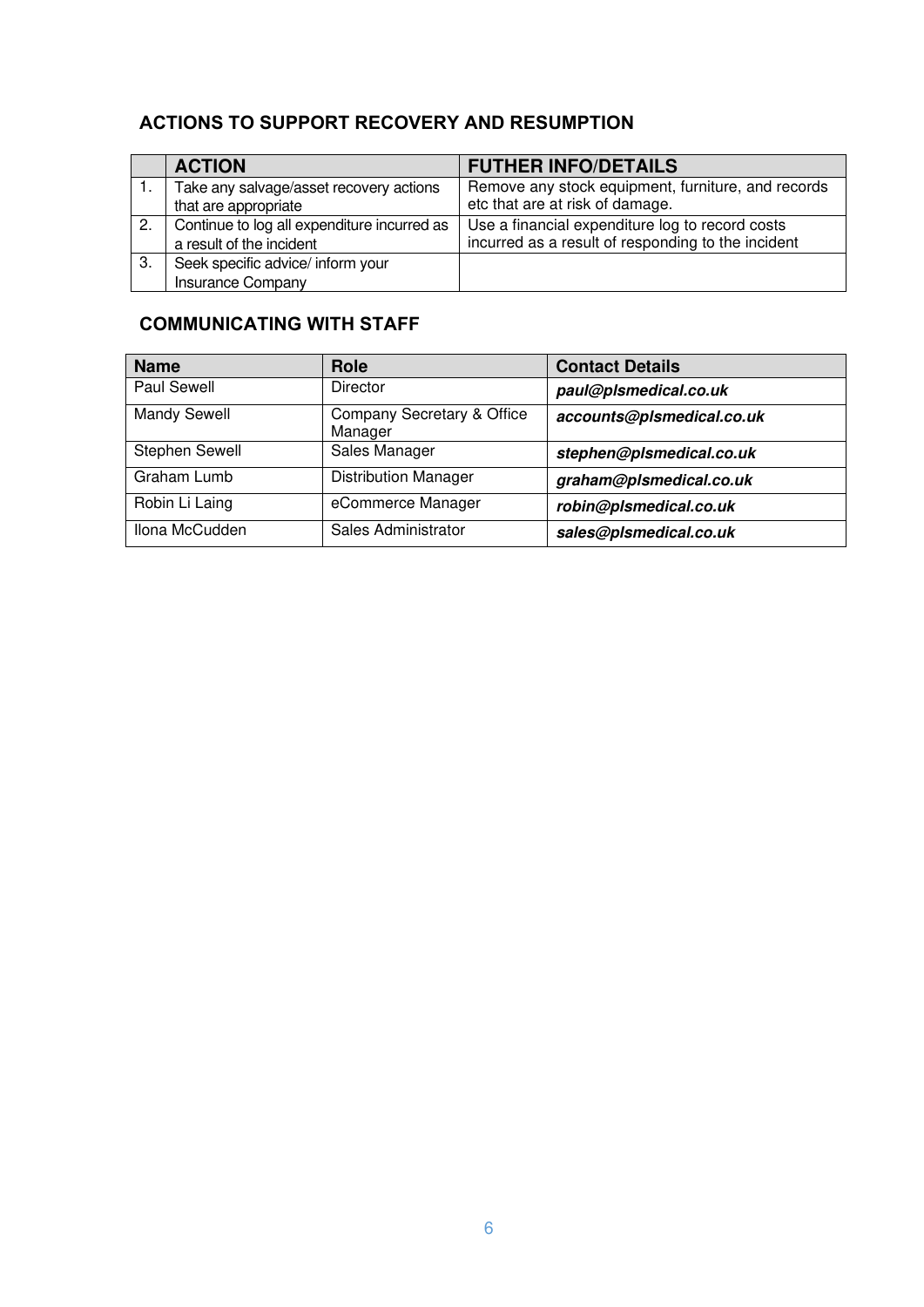## **Section 4: BUSINESS CONTINUITY**

## **PURPOSE OF THE BUSINESS CONTINUITY PHASE**

The purpose of the business continuity phase of response is to ensure that critical activities are resumed as quickly as possible and/or continue to be delivered during the disruption.

The Business Impact Analysis (BIA) for PLS Medical Ltd sets out details of critical activities and the resources required to deliver them both in 'business as usual' and in crisis situations. The Business Continuity Team will refer to the BIA to help inform the business continuity response that is required.

## **CRITICAL ACTIVITIES**

The outcome of the Business Analysis process has been to identify the following activities as critical:

|                  | <b>Brief Description of Critical Activities</b> |
|------------------|-------------------------------------------------|
|                  | <b>Preserving Stock</b>                         |
| $\overline{2}$ . | <b>Fulfilling Orders</b>                        |
| 3.               | <b>Receiving Shipments</b>                      |
|                  | Communication with all relevant parties         |

## **NON-CRITICAL ACTIVITIES**

A number of activities are noncritical and consideration will be given to:

- Not recovering these activities until critical activities have been resumed
- Suspending these activities and diverting their resources to support the critical ones

The non-critical activities for this team/service/organisation are:

|    | <b>Brief Description of Non-Critical Activities</b> |
|----|-----------------------------------------------------|
|    | <b>Marketing Activities</b>                         |
| 2. | Seeking new business                                |
| ൂ  | Tender applications                                 |

#### **BUSINESS CONTINUITY ACTIONS**

The Business Continuity Team (See Section 2) for the incident is responsible for ensuring the following actions are completed:

|    | <b>ACTION</b>                                                          | <b>FUTHER INFO/DETAILS</b>                                                                                                                             |
|----|------------------------------------------------------------------------|--------------------------------------------------------------------------------------------------------------------------------------------------------|
|    | Identify any other staff required to be<br>involved in the BC response | Depending on the incident, the Business Continuity<br>Team may need additional/specific input in order to<br>drive the recovery of critical activities |
| 2. | Evaluate the impact of the incident                                    | Use an incident impact assessment form to<br>understand the impact of the incident on 'business<br>as usual' working activities.                       |
| 3. | Plan how critical activities will be<br>maintained.                    | Consider:<br>Immediate priorities<br>٠<br>Communication strategies                                                                                     |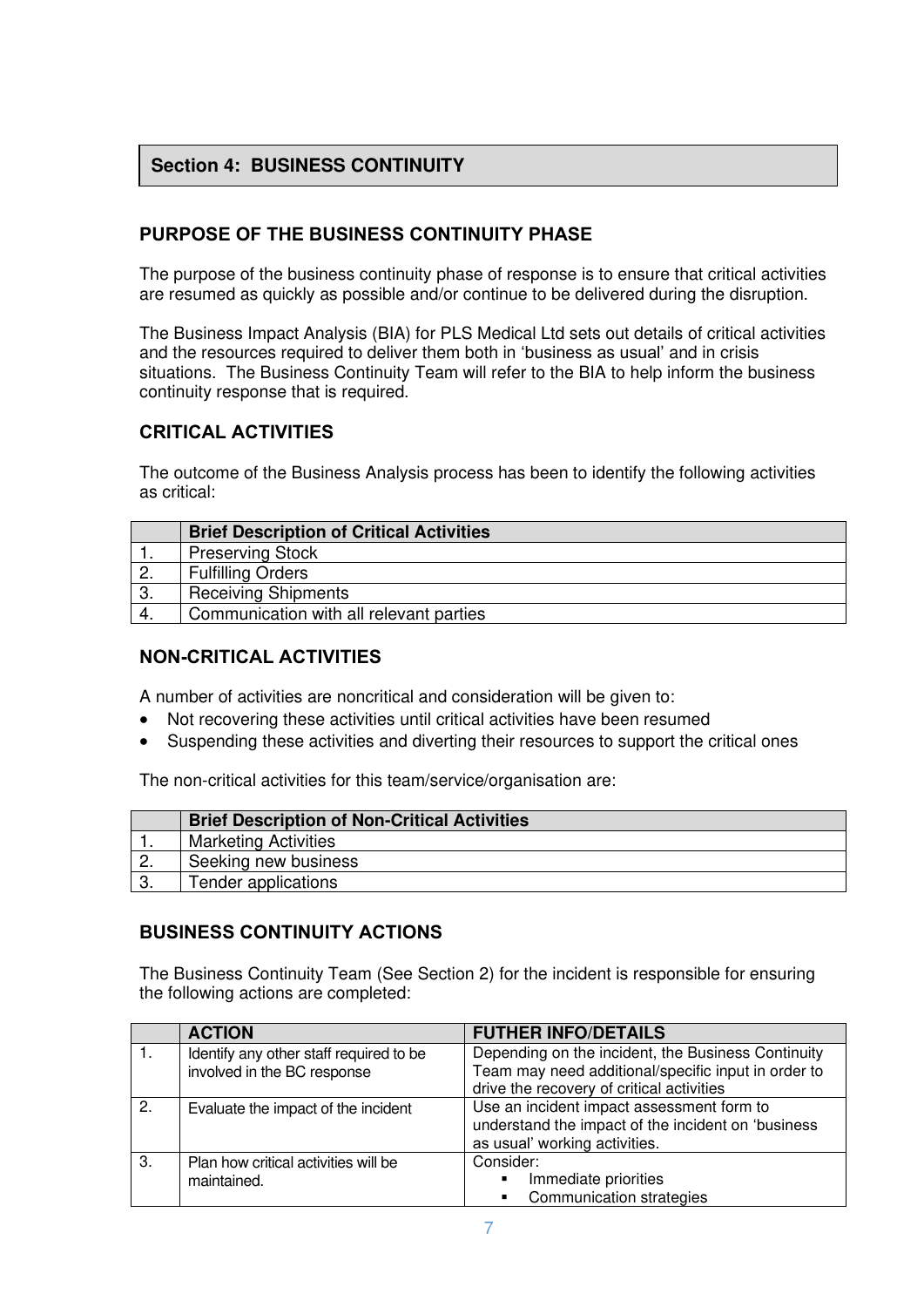|    | <b>ACTION</b>                                                                                  | <b>FUTHER INFO/DETAILS</b>                                                                                                                                                                         |
|----|------------------------------------------------------------------------------------------------|----------------------------------------------------------------------------------------------------------------------------------------------------------------------------------------------------|
|    |                                                                                                | Deployment of resources<br>٠<br>Finance<br>Monitoring the situation<br>٠<br>Reporting                                                                                                              |
| 4. | Log all decisions and actions, including<br>what you decide not to do and include<br>rationale | Use a decision and action log to do this                                                                                                                                                           |
| 5. | Log all financial expenditure incurred                                                         | Use a financial expenditure log to do this                                                                                                                                                         |
| 6. | Allocate specific roles as necessary                                                           | Roles allocated will depend on the incident and<br>availability of staff                                                                                                                           |
| 7. | Secure resources to enable critical<br>activities to continue/be recovered                     | Consider requirements such as the staffing,<br>premises, equipment, remote access communication<br>channels.                                                                                       |
| 8. | Deliver appropriate communication<br>actions as required                                       | Ensure methods of communication and key<br>messages are developed as appropriate to the<br>needs of your key stakeholders e.g. customers,<br>suppliers, staff, Executive Boards, Shareholders etc. |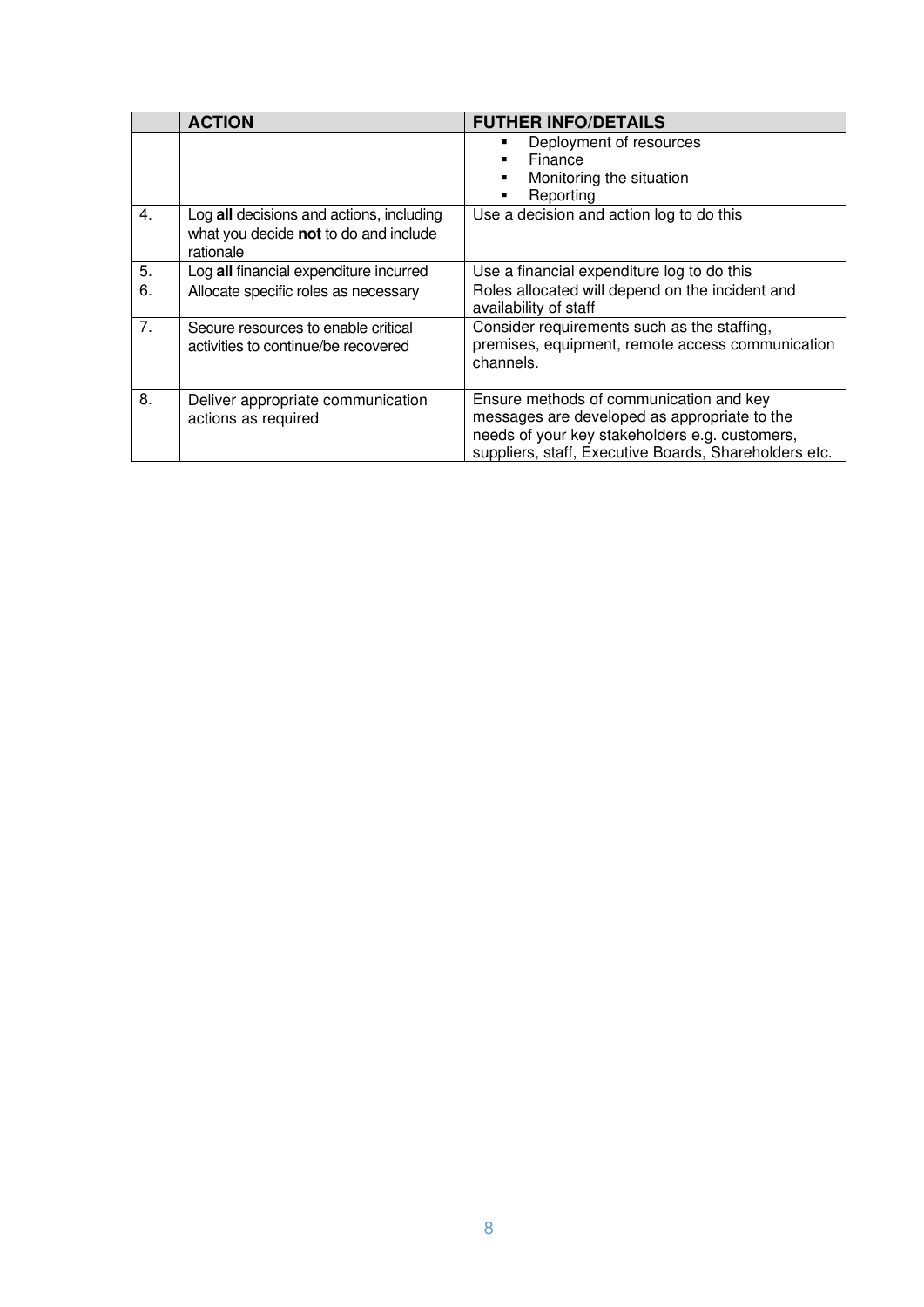## **Section 5: RECOVERY AND RESUMPTION**

#### **PURPOSE OF THE RECOVERY AND RESUMPTION PHASE**

The purpose of the recovery and resumption phase is to resume normal working practises for PLS Medical Ltd. Where the impact of the incident is prolonged, normal operations may need to be delivered under new circumstances e.g. from a different building.

## **RECOVERY AND RESUMPTION ACTIONS**

|                  | <b>ACTION</b>                                                                                                                                       | <b>FUTHER INFO/DETAILS</b>                                                                                                                                                                                                   |
|------------------|-----------------------------------------------------------------------------------------------------------------------------------------------------|------------------------------------------------------------------------------------------------------------------------------------------------------------------------------------------------------------------------------|
| 1.               | Agree and plan the actions required to enable<br>recovery and resumption of normal working<br>practises                                             | Agreed actions will be detailed in an action plan<br>and set against timescales with responsibility for<br>completion clearly indicated.                                                                                     |
| 2.               | Continue to log all expenditure incurred as a<br>result of the incident                                                                             | Use a financial expenditure log to do this                                                                                                                                                                                   |
| 3.               | Respond to any long terms support needs<br>of staff                                                                                                 | Depending on the nature of the incident, the<br>Business Continuity Team may need to consider<br>the use of Counselling Services e.g. internal<br>Occupational Health involvement or appropriate<br><b>External Agencies</b> |
| $\overline{4}$ . | Carry out a 'debrief' of the incident and<br>complete an Incident Report to document<br>opportunities for improvement and any<br>lessons identified | Use an Incident Report Form to do this. This<br>should be reviewed by all members of the<br>Business Continuity Team to ensure key actions<br>resulting from the incident are implemented within<br>designated timescales    |
| 5.               | Review this Continuity Plan in light of<br>lessons learned from incident and the<br>response to it                                                  | Implement recommendations for improvement<br>and update this Plan. Ensure a revised version of<br>the Plan is read by all members of the Business<br><b>Continuity Team</b>                                                  |
| 6.               | Publicise that there is now 'business as usual'                                                                                                     | Via; The website, social media, email marketing,<br>local and national press, trade press.                                                                                                                                   |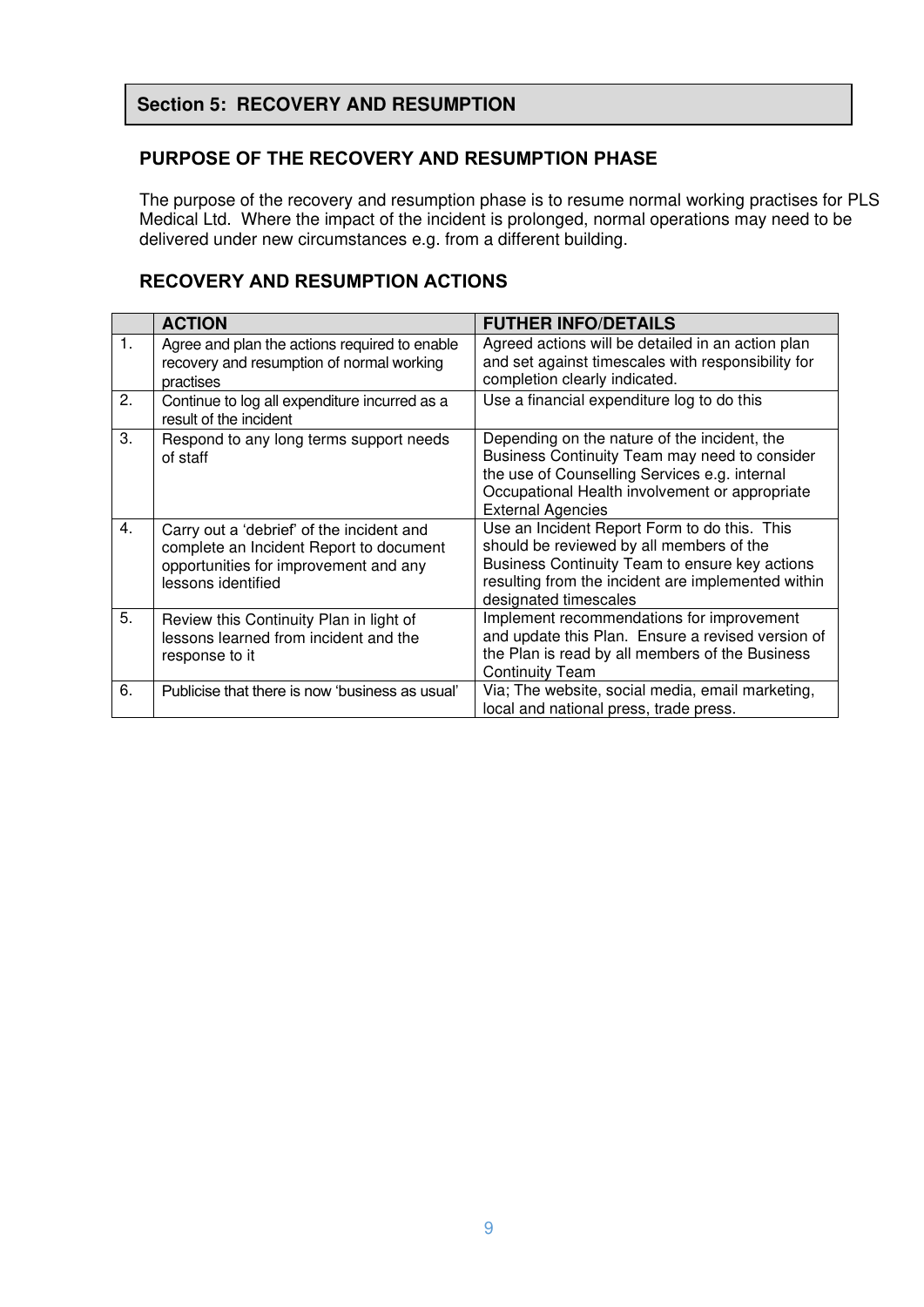## **Section 6: ONGOING INCIDENT REPORT COVID-19**

## **PURPOSE OF THE ONGOING INCIDENT REPORT**

The purpose of this ongoing incident report is to document our actions in response to an ongoing international incident. The world is currently responding to the COVID-19 coronavirus pandemic, a highly contagious respiratory disease which is causing significant disruption worldwide.

#### **INCIDENT SUMMARY**

The incident began in China in November 2019 and spread internationally, reaching Europe in February 2020. The first recorded UK coronavirus death was on the 5<sup>th</sup> March 2020. The situation poses a serious health risk, and in an effort to slow the spread of the disease, one third of the world is currently on lockdown.

The incident poses significant challenges for the NHS and UK businesses. As a UK business that supplies the NHS, PLS Medical Ltd have taken measures to ensure that we can continue to provide an important service throughout the incident, for as long as possible. On the 23<sup>rd</sup> March we undertook an internal audit to assess our preparedness for the incident and subsequent restrictions.

Below we set out the steps we are taking to ensure that we can continue to operate during these difficult times.

|                | <b>ISSUE</b>                                                                                                                                                                                                                                                                                                                                                                                                                                             | <b>ACTION</b>                                                                                                                                                                                                                                                                                                                                                                                                                                  |
|----------------|----------------------------------------------------------------------------------------------------------------------------------------------------------------------------------------------------------------------------------------------------------------------------------------------------------------------------------------------------------------------------------------------------------------------------------------------------------|------------------------------------------------------------------------------------------------------------------------------------------------------------------------------------------------------------------------------------------------------------------------------------------------------------------------------------------------------------------------------------------------------------------------------------------------|
| $\mathbf{1}$ . | Business continuity. We need to ensure that<br>we can continue to operate as effectively as<br>possible during this ongoing incident.                                                                                                                                                                                                                                                                                                                    | This business continuity plan will be regularly<br>reviewed and updated, with any significant<br>developments circulated to all staff and relevant<br>stakeholders.                                                                                                                                                                                                                                                                            |
| 2.             | World-wide supply chain issues. Most of our<br>key footwear suppliers are based in mainland<br>Europe, with some of their suppliers based in<br>China. We need to ensure that we can still<br>receive stock.                                                                                                                                                                                                                                             | Advance stock ordering to ensure we meet<br>demand. We have secured high volume stock of<br>key product lines and had them delivered to our<br>UK warehouses in advance of European border<br>closures.                                                                                                                                                                                                                                        |
| 3.             | Increased demand. Both from hospitals for<br>hygienic, washable footwear for infectious<br>disease control, and to online customers<br>seeking to protect themselves while at work<br>where their employer does not provide<br>footwear.                                                                                                                                                                                                                 | Our warehouses are fully stocked with key<br>products that hospitals are likely to require during<br>the crisis. Online customers can continue to<br>purchase, and orders will be processes as long as<br>the delivery services are operational. In any<br>instance where we do not have the stock that our<br>online customers require, we are working with<br>them to find an alternative or related product that<br>best suits their needs. |
| 4.             | Social distancing guidance. The UK is<br>currently under lockdown with strict<br>guidelines for meetings no greater than two<br>people unless they are in a family unit. UK<br>residents are under strict instructions to stay<br>at home, only permitted to leave home for<br>essential suppliers or for exercise no more<br>than once a day. Workers are to work from<br>home wherever possible, people should<br>only travel to work when the work is | We are keeping the workplace safe by limiting the<br>number of staff members in any area at one time.<br>If staff need to work in proximity, they are teamed<br>up in family groups where possible, and<br>maintaining the safe distance guidelines at all<br>times. Any colleagues that can work from home<br>have been doing so to minimise the risk.                                                                                        |

## **INCIDENT RESPONSE ISSUES & ACTIONS**